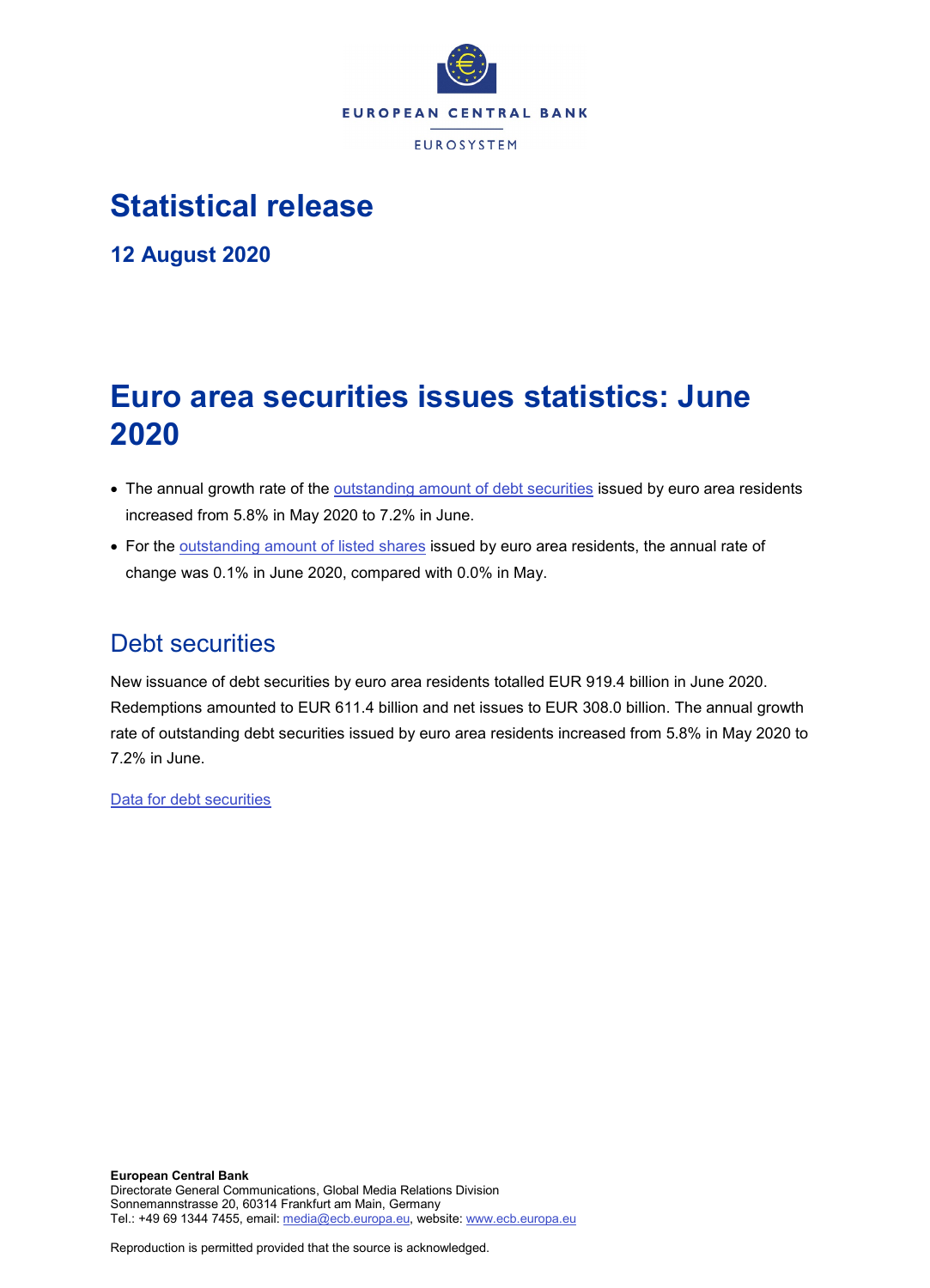#### **Chart 1**

Debt securities issued by euro area residents



### Breakdown by maturity

The annual growth rate of outstanding short-term debt securities increased from 17.5% in May 2020 to 24.6% in June. For long-term debt securities, the annual growth rate increased from 4.8% in May 2020 to 5.8% in June. The annual growth rate of outstanding fixed rate long-term debt securities increased from 5.9% in May 2020 to 6.7% in June. The annual rate of change of outstanding variable rate longterm debt securities was -0.4% in June 2020, compared with -1.3% in May.

[Data for breakdown by maturity](http://sdw.ecb.europa.eu/browseSelection.do?type=series&q=SEC.M.I8.1000.F33100.N.I.Z01.A.Z%2c+SEC.M.I8.1000.F33200.N.I.Z01.A.Z%2c+SEC.M.I8.1000.F33201.N.I.Z01.A.Z%2c+SEC.M.I8.1000.F33202.N.I.Z01.A.Z&node=SEARCHRESULTS&ec=&oc=&rc=&cv=&pb=&dc=&df=)

### Breakdown by sector

As regards the sectoral breakdown, the annual growth rate of outstanding debt securities issued by non-financial corporations increased from 10.2% in May 2020 to 11.8% in June. For the monetary financial institutions (MFIs) sector, this growth rate increased from 3.1% in May 2020 to 4.3% in June.

#### **European Central Bank** Directorate General Communications, Global Media Relations Division Sonnemannstrasse 20, 60314 Frankfurt am Main, Germany

Tel.: +49 69 1344 7455, email[: media@ecb.europa.eu,](mailto:media@ecb.europa.eu) website: www.ecb.europa.eu

Reproduction is permitted provided that the source is acknowledged.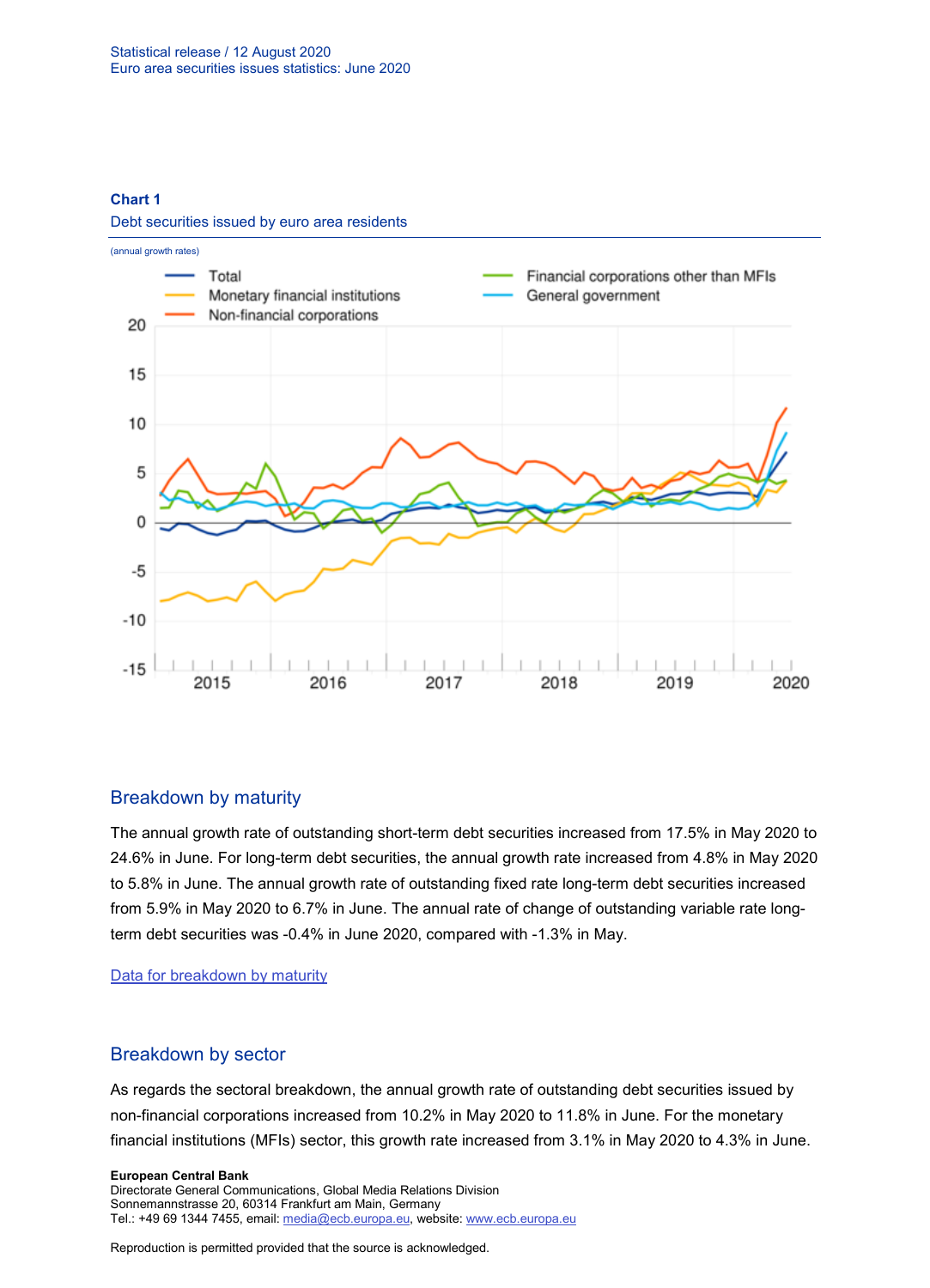The annual growth rate of outstanding debt securities issued by financial corporations other than MFIs increased from 4.0% in May 2020 to 4.3% in June. For the general government, this growth rate increased from 7.3% in May 2020 to 9.2% in June.

The annual rate of change of outstanding short-term debt securities issued by MFIs was -3.8% in June 2020, compared with -9.0% in May. The annual growth rate of outstanding long-term debt securities issued by MFIs increased from 5.0% in May 2020 to 5.5% in June.

[Data for breakdown by sector](http://sdw.ecb.europa.eu/browseSelection.do?type=series&q=SEC.M.I8.1100.F33000.N.I.Z01.A.Z%2cSEC.M.I8.1220.F33000.N.I.Z01.A.Z%2cSEC.M.I8.1235.F33000.N.I.Z01.A.Z%2cSEC.M.I8.1300.F33000.N.I.Z01.A.Z%2cSEC.M.I8.1220.F33100.N.I.Z01.A.Z%2cSEC.M.I8.1220.F33200.N.I.Z01.A.Z&node=SEARCHRESULTS&ec=&oc=&rc=&cv=&pb=&dc=&df=)

#### Breakdown by currency

Concerning the currency breakdown, the annual growth rate of outstanding euro-denominated debt securities increased from 6.8% in May 2020 to 8.3% in June. For debt securities in other currencies, this growth rate increased from 0.2% in May 2020 to 1.1% in June.

[Data for breakdown by currency](http://sdw.ecb.europa.eu/browseSelection.do?type=series&q=SEC.M.I8.1000.F33000.N.I.EUR.A.Z%2cSEC.M.I8.1000.F33000.N.I.Z06.A.Z&node=SEARCHRESULTS&ec=&oc=&rc=&cv=&pb=&dc=&df=)

## Listed shares

New issuance of listed shares by euro area residents totalled EUR 9.9 billion in June 2020. Redemptions amounted to EUR 3.2 billion and net issues to EUR 6.7 billion. The annual rate of change of the outstanding amount of listed shares issued by euro area residents (excluding valuation changes) was 0.1% in June 2020, compared with 0.0% in May. The annual rate of change of listed shares issued by non-financial corporations was 0.1% in June 2020, compared with 0.0% in May. For MFIs, the corresponding rate of change was -0.2% in June 2020, compared with 0.0% in May. For financial corporations other than MFIs, this growth rate was 0.1% in June 2020, the same as in May.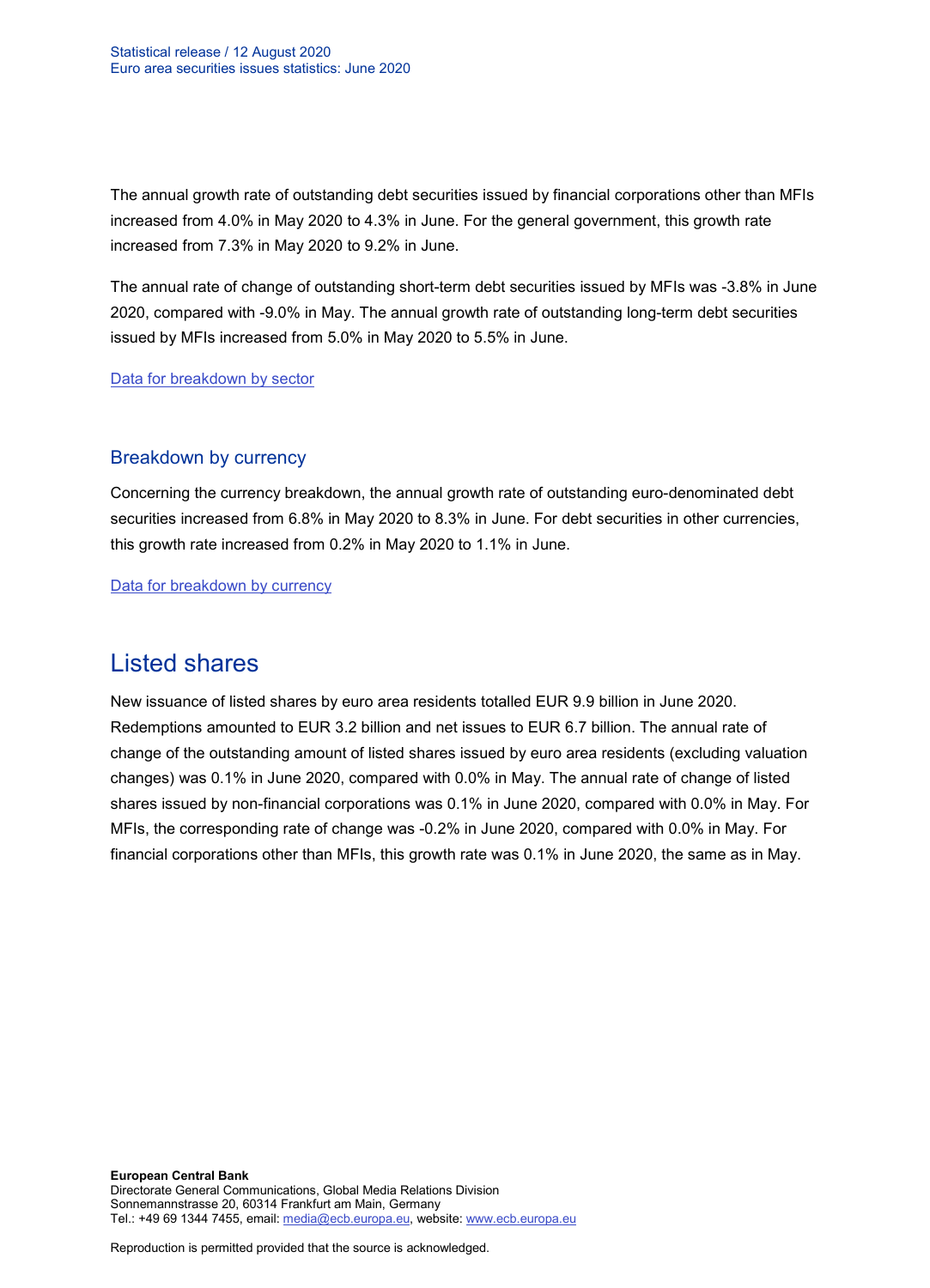#### **Chart 2**



Listed shares issued by euro area residents

The market value of the outstanding amount of listed shares issued by euro area residents totalled EUR 7,515.4 billion at the end of June 2020. Compared with EUR 7,948.8 billion at the end of June 2019, this represents an annual decrease of -5.5% in the value of the stock of listed shares in June 2020, down from -4.2% in May.

#### [Data for listed shares](http://sdw.ecb.europa.eu/browseSelection.do?type=series&q=SEC.M.I8.1000.F51100.M.2.Z01.E.Z%2cSEC.M.I8.1000.F51100.M.3.Z01.E.Z%2cSEC.M.I8.1000.F51100.M.4.Z01.E.Z%2cSEC.M.I8.1000.F51100.M.I.Z01.A.Z%2cSEC.M.I8.1100.F51100.M.I.Z01.A.Z%2cSEC.M.I8.1220.F51100.M.I.Z01.A.Z%2cSEC.M.I8.1235.F51100.M.I.Z01.A.Z%2cSEC.M.I8.1000.F51100.M.1.Z01.E.Z&node=SEARCHRESULTS&ec=&oc=&rc=&cv=&pb=&dc=&df=)

**For queries, please use the** [Statistical information request](https://ecb-registration.escb.eu/statistical-infation) **form.**

#### **Notes:**

• Unless otherwise indicated, data relate to non-seasonally adjusted statistics. In addition to the developments for June 2020, this statistical release incorporates minor revisions to the data for previous periods. The annual growth rates are based on financial transactions that occur when an institutional unit incurs or redeems liabilities, they are not affected by the impact of any other changes which do not arise from transactions.

#### **European Central Bank** Directorate General Communications, Global Media Relations Division Sonnemannstrasse 20, 60314 Frankfurt am Main, Germany Tel.: +49 69 1344 7455, email[: media@ecb.europa.eu,](mailto:media@ecb.europa.eu) website: www.ecb.europa.eu

Reproduction is permitted provided that the source is acknowledged.